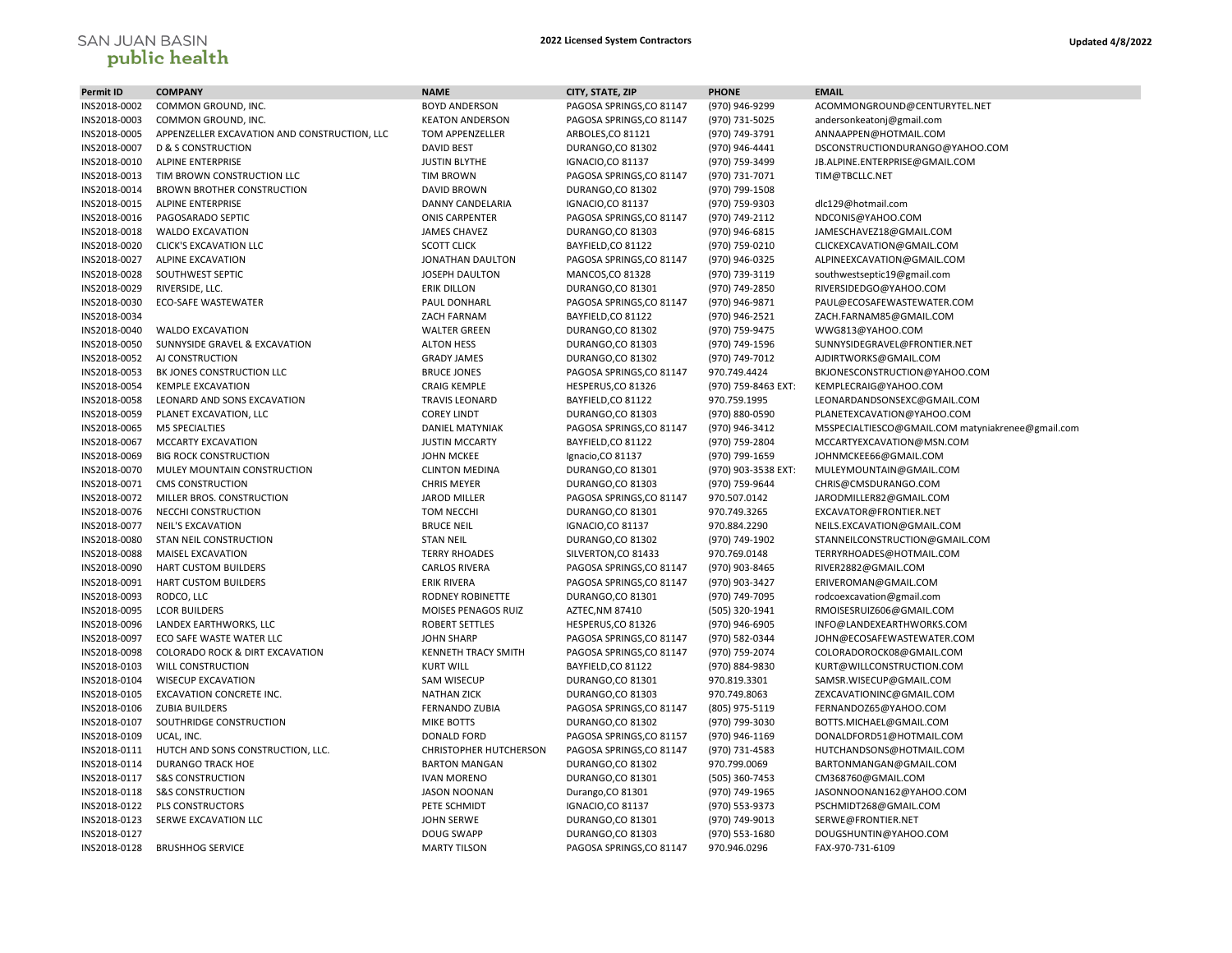## **SAN JUAN BASIN** public health

INS2018-0152 TODD MILLER PAGOSA SPRINGS,CO 81147 (970) 946-0593 INS2018-0153 KKC CONSTRUCTION HECTOR MONTIJO IGNACIO,CO 81137 (749) 447-0475

## **2022 Licensed System Contractors Updated 4/8/2022**

INS2018-0131 A&M CONSTRUCTION & EXCAVATION INC. ANDY WEBER PAGOSA SPRING,CO 81147 (970) 264-4568 AMCONST.EXCAVATION@GMAIL.COM INS2018-0132 A&M CONSTRUCTION & EXCAVATION INC. DILLON WEBER PAGOSA SPRINGS,CO 81147 (970) 264-4568 WEBERSANDGRAVEL@GMAIL.COM INS2018-0136 KKC CONSTRUCTION KEVIN CANTERBURY IGNACIO,CO 81137 970-749-4609 KKCCONSTRUCTIONINC69@YAHOO.COM INS2018-0140 BRAD DAVIS PAGOSA SPRINGS,CO 81147 (970) 903-8811 OCEANBIKER@YAHOO.COM INS2018-0144 UNDERGROUND SPECIALTIES CODY FRANCISCO AZTEC,NM 87410 (505) 486-1222 CJFRANCISCO@MSN.COM INS2018-0156 TIM BROWN CONSTRUCTION KEVIN PORTNELL PAGOSA SPRINGS,CO 81147 (970) 946-0378 KAPCONSTRUCTIONCOLORADO@GMAIL.COM; KEVIN@TBCUC.NET INS2018-0163 J4 CONSTRUCTION LLC HUMBERTO VALENZUELA PAGOSA SPRINGS,CO 81147 (970) 946-4408 BETOV360@GMAIL.COM INS2018-0164 COLORADO SPECIALTY CONTRACTING LLC KYLE ALLEN PAGOSA SPRINGS,CO 81147 (970) 718-0095 EXT: coloradospecialtycontracting@gmail.com INS2018-0169 WILL CATHCART BAYFIELD,CO 81122 (970) 759-3274 KATHY\_CATHCART@YAHOO.COM INS2018-0178 FJ CONSTRUCTION SHAWN JACOBSON DURANGO,CO 81302 970-946-4262 ABBAFJCONSTRUCTION@GMAIL.COM INS2018-0188 WC INC. NOTERS MIKE WATERS DURANGO,CO 81302 970-749-5679 MIKEWATERS50@MSN.COM INS2018-0195 HARRIS CONSTRUCTION MARVIN HARRIS BAYFIELD,CO 81122 (970) 749-8752 EXT: harrismarvin601@gmail.com INS2018-0198 STEPHEN THOLBERG CONTRACTOR STEPHEN THOLBERG PAGOSA SPRINGS,CO 81147 (970) 749-0139 stephen@stephentholberg.com INS2019-0003 RICK SANCHEZ BAYFIELD,CO 81122 (505) 215-9768 RICK.CELIA@GMAIL.COM INS2019-0005 SILVERPICK CONTRACTING JAARON MANKINS DURANGO,CO 81301 (970) 422-8114 jaaron@silverpickcontracting.com INS2019-0007 PAGOSA ROOTER/ALPINE SEPTIC DAVID LUCERO PAGOSA SPRINGS,CO 81147 (970) 946-3692 DAVIDLUCERO34@GMAIL.COM INS2019-0008 MATTHEW MOON DURANGO,CO 81301 (970) 375-7104 MATTHEWMOONSMAIL@GMAIL.COM INS2019-0024 FASTRACK CONSTRUCTION ERIC ANDASOLA DURANGO,CO 81301 (970) 759-7526 ericandasola.970@gmail.com INS2019-0038 J + D SEPTIC JOHN STILES PAGOSA SPRINGS,CO 81147 (970) 398-1132 JTS6069@YAHOO.COM INS2019-0046 ANIMAS EXCAVATING **MIKE ZARLINGO MIXE ZARLINGO** DURANGO,CO 81301 (970) 403-2787 EXT: MIKE@ANIMASEXCAVATING.COM INS2019-0048 BASYE PROPERTY INSPECTIONS DAN BASYE BAYFIELD,CO 81122 (970) 759-1369 EXT: BASYEPROPERTYINSPECTIONS@GMAIL.COM INS2019-0056 GARY HAINES BAYFIELD,CO 81122 (760) 219-0822 FIXEDHDYMN@YAHOO.COM INS2019-0069 R.A. BIEL PLUMBING & HEATING INC MARK BIEL FARMINGTON,NM 87401 (505) 327-7755 MARK@RABIEL.COM INS2019-0075 M & R PLUMBING KORY PEINE Durango,CO 81301 (970) 340-2357 mrplumbing@rocketmail.com INS2019-0080 VESPER CONSTRUCTIO0N CHRISTOPHER GROVER BAYFIELD,CO 81122 (970) 382-1254 VESPERCONSTRUCTION@GMAIL.COM INS2019-0081 AMERICAN WEST HOMES WES JONES MANCOS,CO 81328 (970) 560-2282 WES@AMERICANWESTHOMESLLC.COM INS2019-0082 MATTHEW HUNTZE PAGOSA SPRINGS,CO 81147 (303) 956-7542 EXT: HUNTZE@COLORADO.EDU INS2019-0083 Fletcher Construction LLC JUSTIN FLETCHER IGNACIO,CO 81137 (970) 260-9774 justin@fletcherconstructionllc.com INS2020-0001 D&G CONSTRUCTION DAN FLACK KIRTLAND,NM 87417 (505) 330-6535 DFLACK@DTFENGINEERING.COM INS2020-0009 Verde Builders Ian Horn Durango,CO 81301 (970) 769-4833 verde.builders@gmail.com INS2020-0013 ABL Solutions LLC Charles Colby Bayfield,CO 81122 (970) 799-1348 ABLSOLUTIONS.COLBY@GMAIL.COM INS2020-0016 Scapegoat Landscaping Dean Mullen Durango,CO 81301 (970) 769-0417 rumbaclave32@hotmail.com INS2020-0020 Silverpick Contracting David Henritze Durango,CO 81301 (970) 759-5205 EXT: silverpickcodave@gmail.com INS2020-0028 LANDWORKS CONTRACTING LUKE MCCAULEY PAGOSA SPRINGS,CO 81147 (970) 946-3966 PAGOSALANDWORKS@GMAIL.COM INS2020-0037 Earthwork Specialist Cody Grimm Pagosa Springs,CO 81147 (970) 585-4033 aprilvaught228@yahoo.com INS2020-0040 C & H Contracting LLC Chris DeVries Pagosa Springs,CO 81147 (970) 946-2626 813chrisd@gmail.com INS2020-0043 Living Space Design & Construction Oliver Phillips Pagosa Springs,CO 81147 (970) 903-0520 oliver.phillips@gmail.com INS2020-0056 M&M Construction Services Mitchell Martin Pagosa Spring,CO 81147 (970) 946-7293 mitch.martin7@gmail.com INS2020-0061 SWIFT Technical Services Computer Roger Phelps Roger Phelps Ignacio,CO 81137 (970) 442-1950 rphelps334@gmail.com INS2020-0070 Dirty Deeds 2, Inc. Curtis Valencia Ignacio,CO 81137 (970) 759-3141 curtis@dirtydeeds2.com INS2020-0076 Summit Ridge Construction and Excavation ROBERT DAULTON Mancos,CO 81328 (970) 880-4762 summitridgeservices@gmail.com INS2020-0078 Durango Septic LLC Phillip Daulton Mancos,CO 81328 (970) 560-1414 durangoseptic@gmail.com INS2021-0002 TYLER CALAHAN IGNACIO,CO 81137 (970) 769-2904 TJCALAHAN15@GMAIL.COM INS2021-0006 Eli Stephens Landscaping LLC Elijah Stephens Pagosa Springs,CO 81147 (970) 946-0268 elistephenslandscaping@gmail.com INS2021-0014 Mountain Septic Aaron Schenk Durango,CO 81303 (970) 903-2439 aaron@mountainseptic.com INS2021-0015 Colorado Specialty Contracting Jason McFatridge Pagosa Springs,CO 81147 (970) 718-0095 coloradospecialtycontracting@gmail.com INS2021-0016 Travis Steele Bayfield,CO 81122 (214) 926-5494 STLMX01@gmail.com INS2021-0021 Beaver Creek Enterprises, LLC Mark Westbrook Ignacio,CO 81137 (970) 759-8161 markaw67@gmail.com INS2021-0022 MOUNTAIN SEPTIC MARK GALEAZZI DURANGO,CO 81301 (970) 903-0118 marc@mountainseptic.com INS2021-0023 Peak Builders Inc Joshua Lyman Chama,NM 87520 (505) 977-4765 bikechama@gmail.com INS2021-0024 Colorado Specialty Contracting Dominique Swanson Pagosa Springs,CO 81147 (970) 718-0085 COLORADOSPECIALTYCONTRACTING@GMAIL.COM INS2021-0027 RT Construction Travis Phelps Bayfield,CO 81122 (970) 769-7187 bayfieldphelps@gmail.com INS2021-0031 Ryans Wrenchin and Trenchin Inc. Ryan Masanz Bayfield,CO 81122 (970) 317-4105 wrenchinandtrenchin@gmail.com